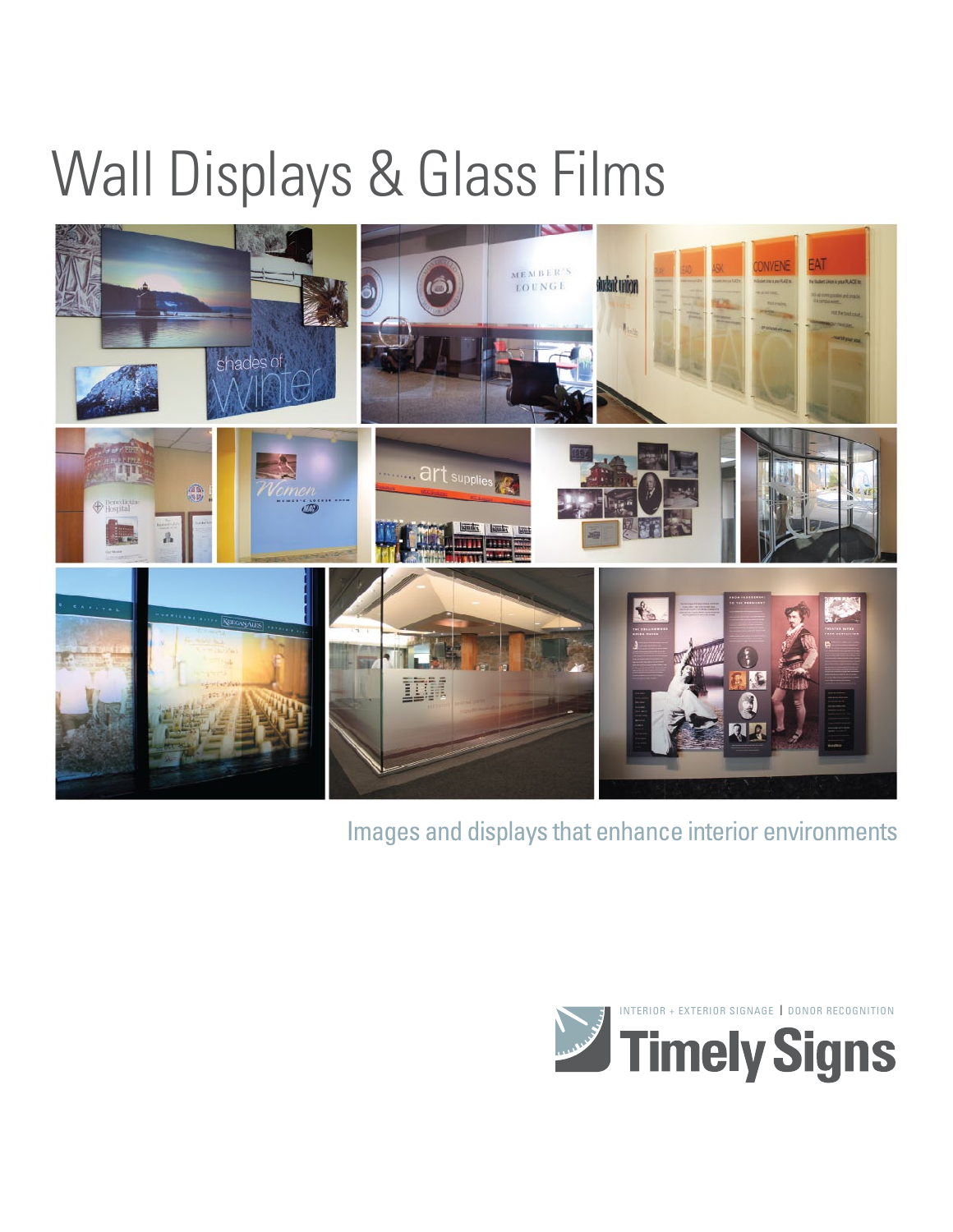

Turn glass partitions, doors and walls into opportunities for branding, historical perspective, artistic expression and informative displays.

- Historical Walls and Timelines
- Branding Walls
- Privacy Glass Screening
- Full Color Wall Murals
- Large Format Artwork Displays H
- Commemorative and Recognition Walls m.
- Interpretive and Instructional Walls  $\overline{\phantom{a}}$
- Decorative Graphic Treatmentsm.

Glass conference room walls, office sidelights, doors and windows can be a great place to make a powerful visual statement. Timely Signs offers a wide variety of pressure-sensitive graphic films designed for application to glass. These can be printed and die-cut in a variety of combinations which offers a near endless array of visual options. When compared to the cost of custom blinds or replacing glass panels with privacy glass, our films represent an outstanding value. Many of our glass films are indistinguishable from actual frosted or sandblasted glass and offer the benefit of being removable and replaceable should your message change or need to be updated.

Timely Signs can also provide full color floor to ceiling murals of artwork or client branding mounted directly to wall surfaces or on separate panels that can be attached to the wall. All of our print solutions utilize UV stable, solvent based ink with low VOC content. Protective, low-glare laminates are available for high-traffic applications and to extend the life of the graphics. We output our graphic films using the highest resolution and superior quality materials to ensure the very best results.

Unlike other suppliers, we are a full service solution for your large format digital print needs. We offer on-site consultation, design development and preliminary drawings, complete printing and fabrication services, delivery and installation of the project at your site. All of these services take place within our own facility so that we can control quality, consistency, cost and time frames to make each project a success.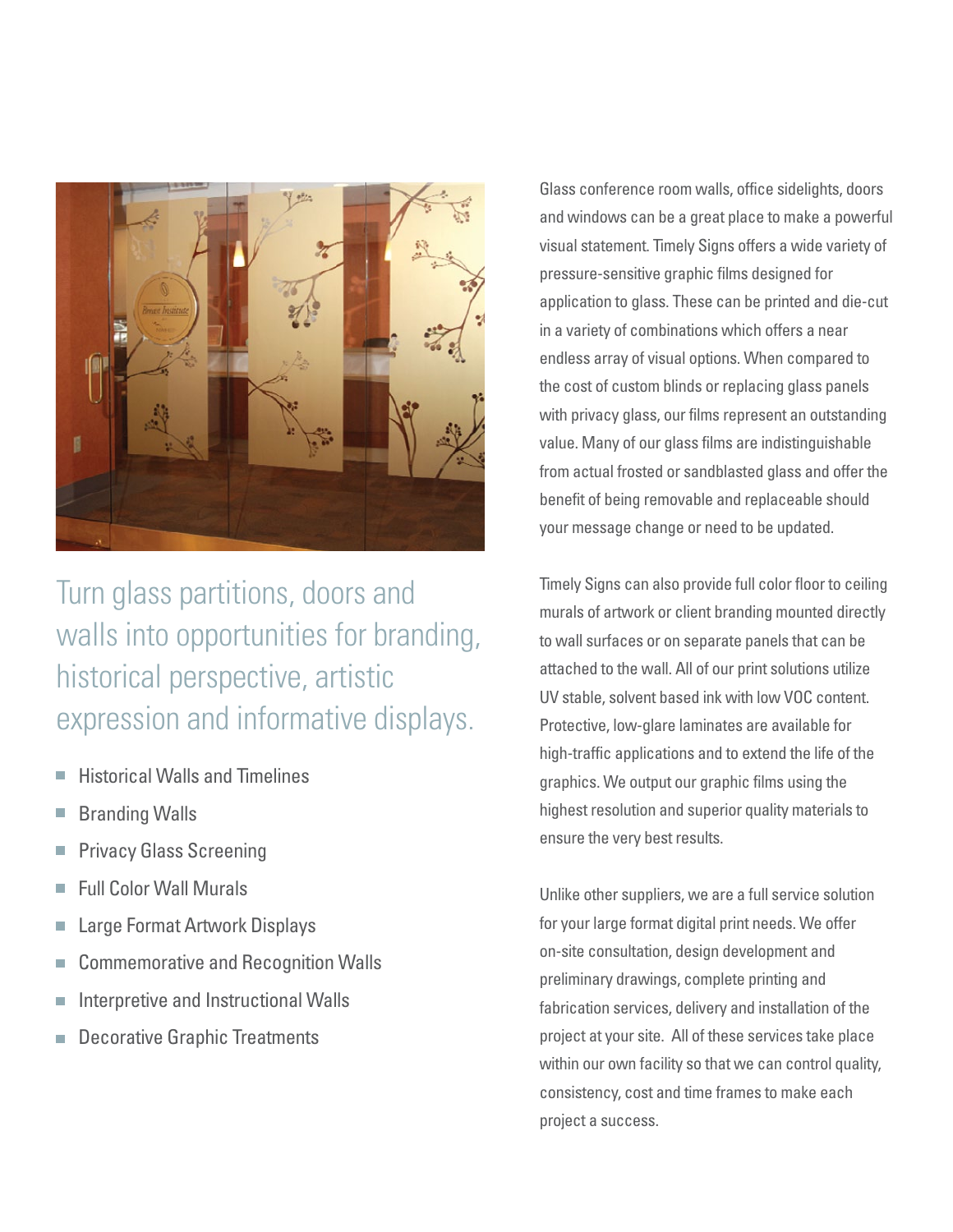

## Custom printed graphics, films, murals and display panels that enhance your interior environment.

See additional samples of wall and glass display graphics at **timelysigns.com**